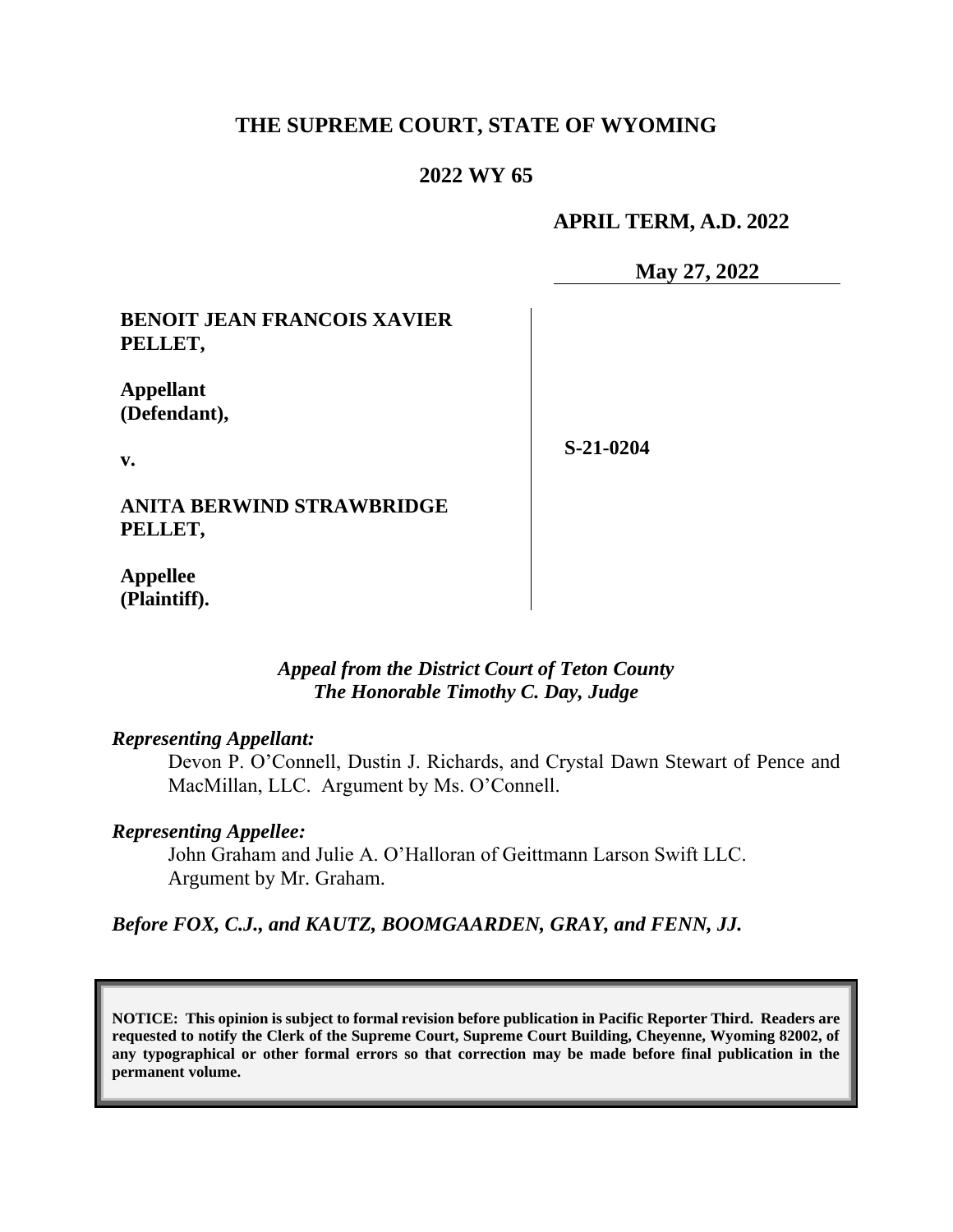## **FENN, Justice.**

[¶1] Benoit Pellet ("Husband") appeals several orders entered by the district court in his divorce proceedings with Anita "Nini" Pellet ("Wife"). He argues the district court erred by enforcing the parties' Mediated Settlement Agreement ("MSA") and incorporating its terms into a decree of divorce. Husband further claims the district court erred when it denied his motion for sanctions for Wife's alleged failure to disclose assets, and when it denied his motion to dismiss for *forum non convieniens*. We affirm.

#### **ISSUES**

- [¶2] Husband presents three issues on appeal, which we restate as follows:
	- 1. Did the district court err when it found the MSA was binding and enforceable?
	- 2. Did the district court abuse its discretion when it found Husband's motion for sanctions was moot?
	- 3. Did the district court abuse its discretion when it denied Husband's motion to dismiss for *forum non conveniens*?

## **FACTS**

[¶3] The parties were married on September 5, 1992, in Scarborough, Maine, and they have three adult children. For the first twenty years of their marriage, the parties resided primarily in France, but they also spent time at a residence they purchased in 2008 in Scarborough, Maine. In 2012, the parties moved to Jackson, Wyoming, and purchased a home in 2015. The parties also purchased an apartment in Paris, France, in 2018. Although the apartment was purchased with proceeds generated from the sale of jointly owned property, Husband unilaterally placed the apartment under the ownership of a French corporation named SCI Les Triples.<sup>1</sup> Husband and the parties' three adult children own interests in the SCI.

[¶4] The parties separated on May 8, 2019. After the separation, Husband moved back to France and resided in the Paris apartment. Wife filed for divorce on August 2, 2019, in Teton County, Wyoming. On November 19, 2019, Husband filed a motion to dismiss the complaint alleging he had not been properly served. Wife asked for additional time to accomplish proper service. The district court granted Wife an additional sixty days to serve

<sup>&</sup>lt;sup>1</sup> SCI stands for Société Civile Immobilière, which is a type of French corporation used to circumvent France's default heirship rules and inheritance tax. Jean-Marc Tirard, *The French Perspective*, 19 Int'l L. Practicum 142, 148–49 (Autumn 2006).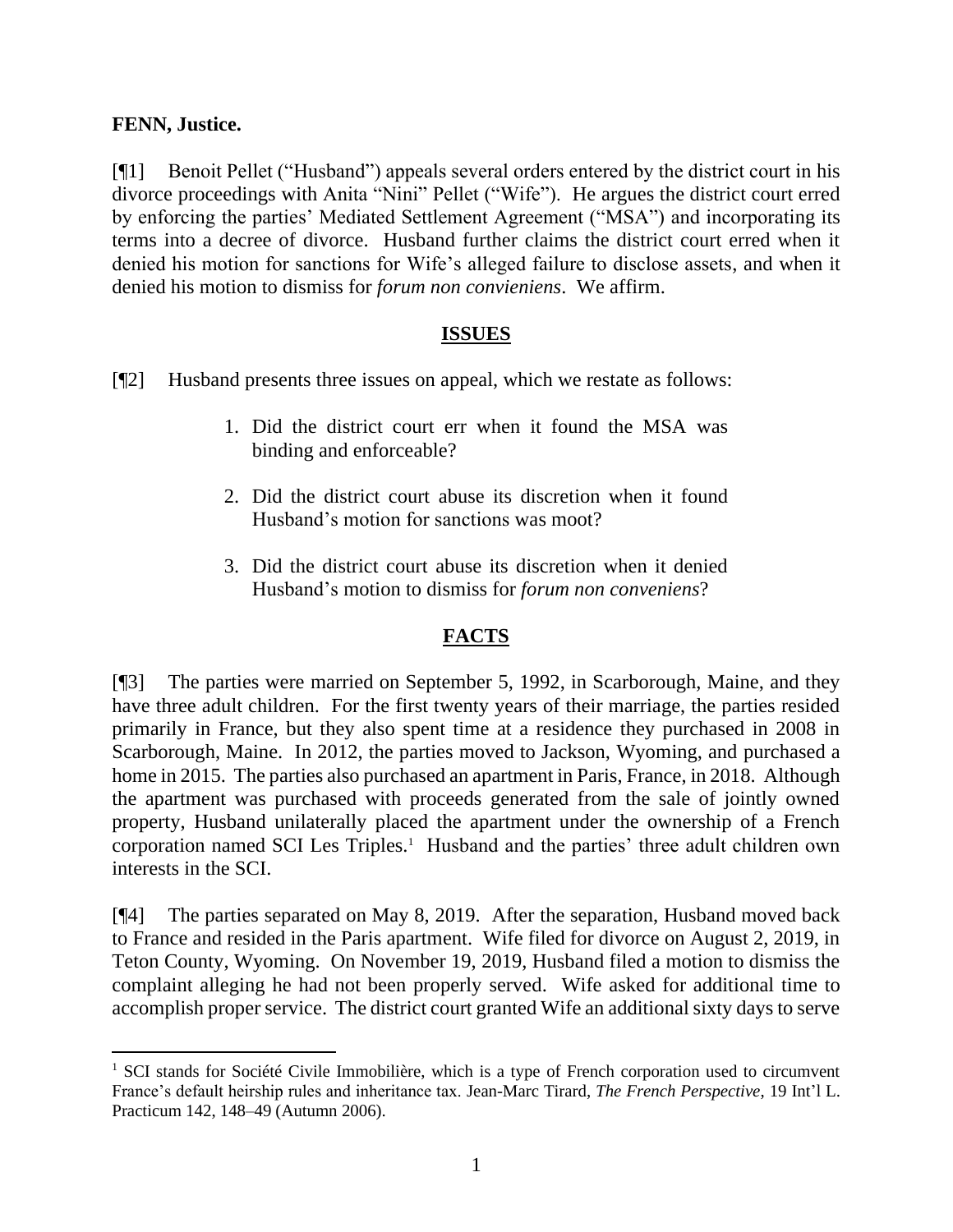Husband. Wife took steps to serve husband in accordance with the French Civil Code and the Hague Convention.

[¶5] On April 2, 2020, Husband filed a second motion to dismiss the complaint, arguing he still had not been properly served. This motion also asked the district court to dismiss the action on the grounds of *forum non conveniens*. Husband alleged France was the more appropriate forum because the parties executed a contract in France in 2018, called a "matrimonial property regime," whereby they agreed to utilize French law in matters of property distribution.<sup>2</sup> Husband alleged the case would proceed more efficiently in France because there would be fewer errors due to faulty translation or misinterpretation of French law. Husband indicated he had initiated a divorce proceeding in France on February 6, 2020, and a hearing was set in that case on May 27, 2020.

[¶6] In her response to the second motion to dismiss, Wife asserted she had properly served Husband. She set forth a detailed analysis of why Wyoming was a more convenient forum than France. She alleged the parties had significant contacts with Wyoming, and the case should remain in her chosen forum. Although she acknowledged the parties signed the matrimonial property regime agreement in France, she asserted the document did not have to be interpreted or enforced by a French court.

[¶7] The district court denied the second motion to dismiss in part, finding service was properly accomplished under French law and the Hague Convention. The district court reserved ruling on the inconvenient forum portion of the motion and set a status conference to discuss the French divorce case. At the status conference, the parties informed the district court the hearing in the French divorce action had been postponed until November or December 2020. The district court requested additional briefing on the effect of the matrimonial property regime agreement.

[¶8] On August 17, 2020, the district court denied Husband's motion to dismiss and concluded the matrimonial property regime agreement did not contain a forum selection clause, Wyoming courts were capable of applying French law, and the case should remain in Wife's chosen forum. Husband appealed the district court's order, but his appeal was dismissed for lack of jurisdiction.<sup>3</sup>

[¶9] The parties agreed to mediation. The mediation date was changed multiple times because Husband retained new counsel and claimed Wife had not disclosed key financial information about her interest in her family's trusts. The mediation was held on February

<sup>&</sup>lt;sup>2</sup> Although the matrimonial property regime agreement was executed in 2018, it stated it was intended to be retroactive to September 5, 1992. Throughout the record, the parties were inconsistent with how they characterized this document. Sometimes it was referred to as prenuptial or an antenuptial agreement and other times it was referred to as a postnuptial agreement. For the sake of clarity, we will refer to it as the matrimonial property regime agreement.

<sup>3</sup> Pellet v. Pellet, S-20-205 (Wyo. Oct. 19, 2020) (order dismissing appeal).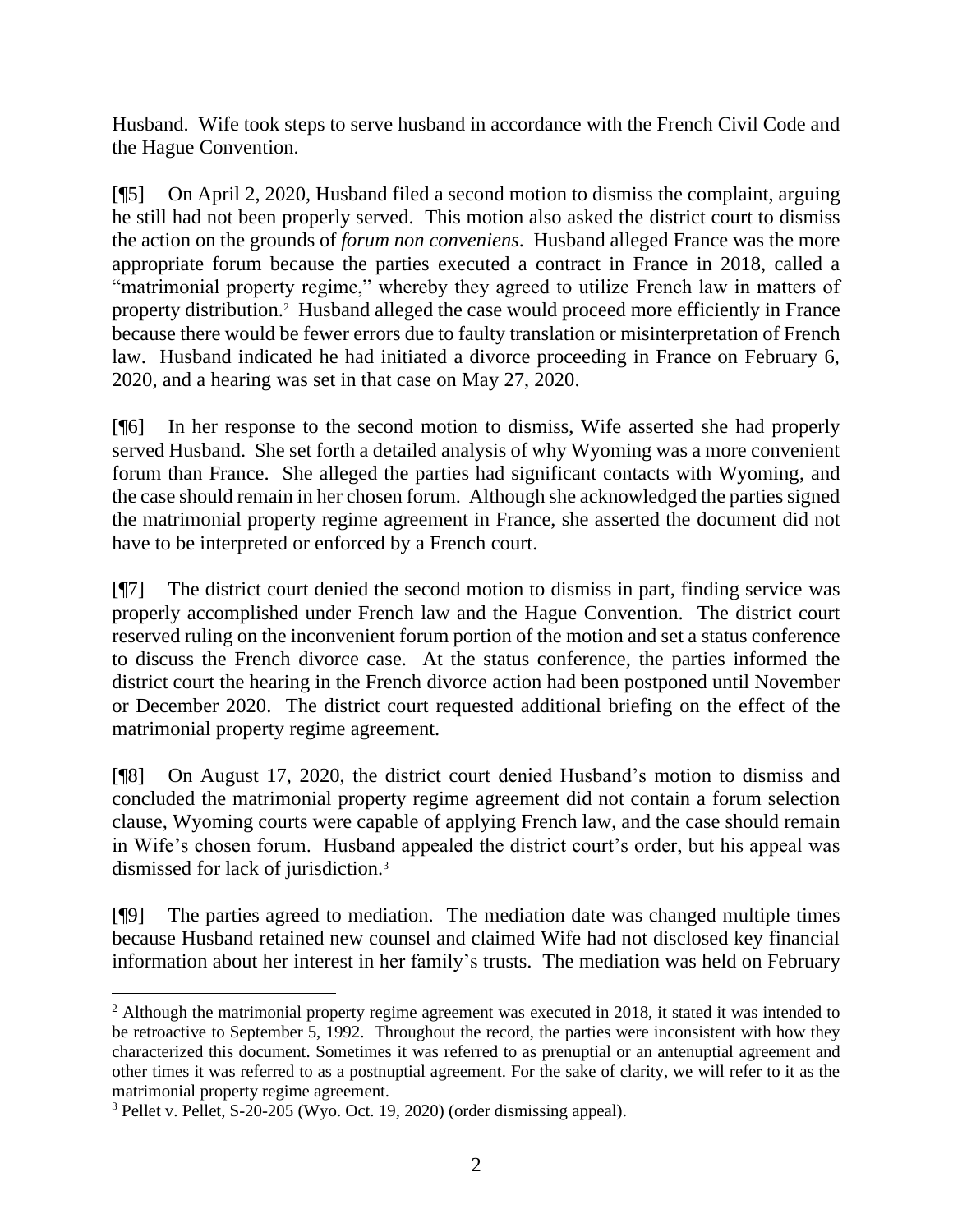17–19, 2021, and, after a two-and-a half-day mediation, the parties executed the MSA, which was signed by both parties and their respective attorneys, on February 19, 2021. The MSA stated:

> This Agreement resolves all outstanding issues in the civil case pending in the Ninth District Court of Fremont [sic] County as Civil No. 18043. The terms of this Agreement are binding on Nini and Benoit. Both parties recognize the terms of this Agreement are enforceable under W.R.C.P. 40. Both parties were represented by legal counsel and had enough time to consider all terms, consult with their respective attorneys about all terms, and enter into the Agreement freely and voluntarily.

The MSA was executed as "a full, final and binding settlement agreement."

[¶10] The MSA divided the parties' real property specifying Husband "shall receive" the apartment in Paris, France, and Wife "shall receive" the Maine and Wyoming residences. The MSA also divided the parties' personal property, bank accounts, investment accounts, and airline miles. Because Wife received two pieces of real property, she was required to make a substantial cash equalization payment to Husband. The MSA declared each party would be "solely responsible for taxes, including capital gain taxes, related to the assets awarded to him and her[.]" The MSA allowed Husband to reside in the Maine residence until October 2021, except for the last two weeks of July and the first two weeks of August.

[¶11] Wife's attorney was assigned to prepare a final marital settlement agreement incorporating the terms of the MSA. However, the MSA stated if the parties could not agree on a final form for the agreement within thirty days, "this document shall serve as the Agreement of the parties and may be used by either party to facilitate final resolution of the case including a request to incorporate the terms of this Agreement in a final Judgment and Decree of Divorce."

[¶12] Shortly after the mediation, Husband contacted Wife claiming the Paris apartment portion of the MSA had "enormous problems" under French law. He asserted the Paris apartment could not be transferred to him as his separate property without the consent of the parties' adult children, and the children had informed him they would not consent to the transfer or sale of the apartment. He also alleged he would incur unanticipated tax consequences if the Paris apartment was sold. Because of these alleged problems, Husband refused to sign a final settlement agreement or a stipulated divorce decree.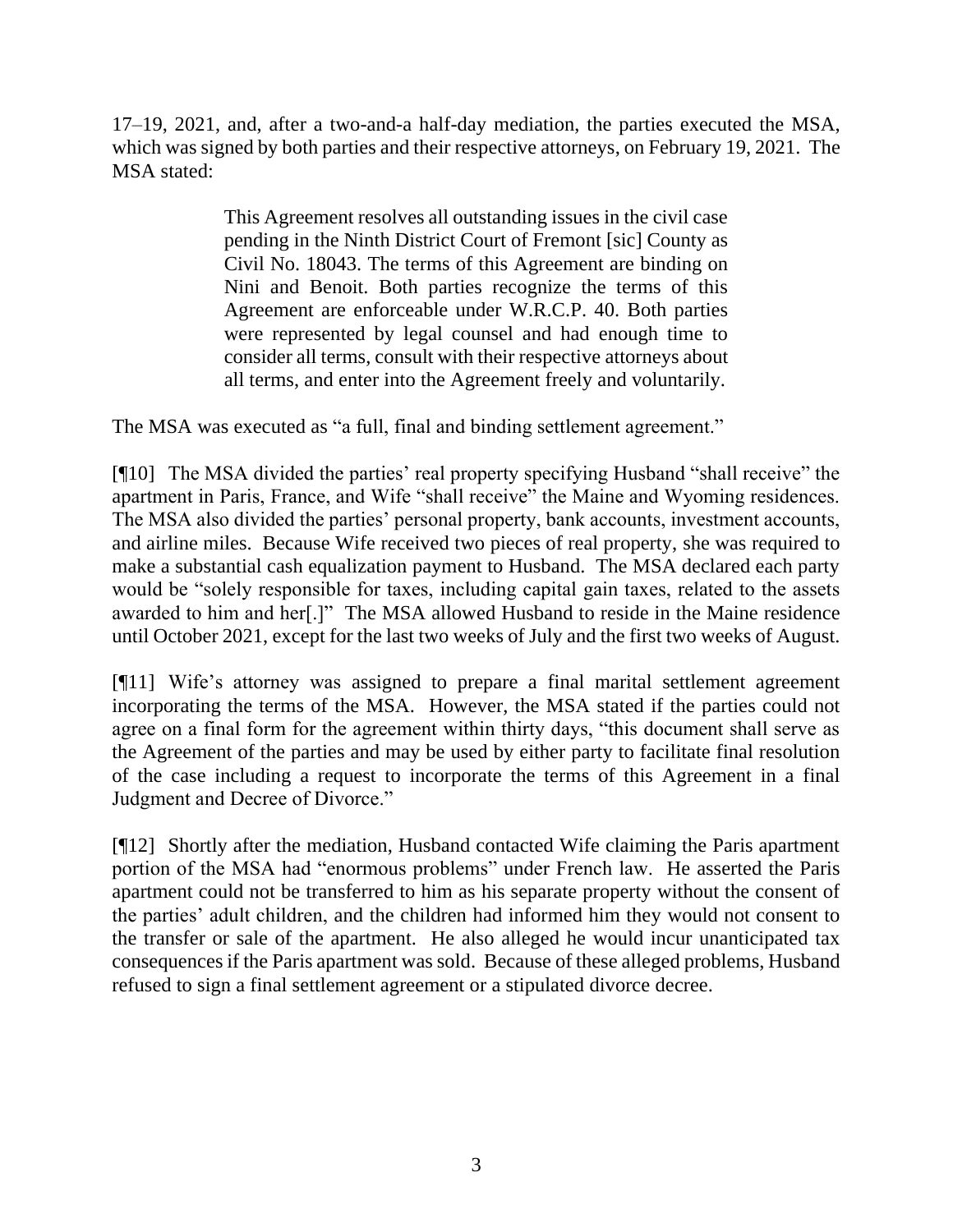[¶13] On April 6, 2021, Wife asked the district court to enter a decree of divorce that divided the parties' marital property in accordance with the MSA.<sup>4</sup> She informed the district court the parties were unable to agree on the final form of a settlement agreement or a stipulated decree. Wife asserted Husband was attempting to void the MSA by contacting the parties' adult children after the mediation and instructing them to withhold their consent to the transfer or sale of the Paris apartment. Wife asked the district court to enforce the MSA and enter a decree of divorce that incorporated its terms.

[¶14] On April 20, 2021, Husband asked the district court to vacate the MSA and find it was void due to mutual mistake, fraud, impracticability, or commercial frustration.<sup>5</sup> Husband alleged Wife misrepresented during mediation the children would consent to the transfer of the Paris Apartment, and he relied on this representation when he signed the MSA. He asserted there was no meeting of the minds because of this misrepresentation, and the MSA was unenforceable. Husband requested an evidentiary hearing on his motion.

[¶15] In response, Wife admitted she spoke with one of the children during the mediation, and based on that conversation, she represented there was support for Husband having the exclusive use of and rights over the Paris apartment. She argued Husband was precluded from asserting mutual mistake, impracticability, or commercial frustration to void the MSA because he instructed the children to refuse their consent. Wife alleged Husband made incorrect statements about the ownership structure of the SCI, and he had "misrepresent[ed] the rights and ownership of the Paris apartment." She explained an SCI is very similar to a limited liability company, except an SCI distinguishes between current interest owners and future interest owners. When Husband created the SCI, he elected to identify himself as the sole current interest owner and their adult children as the future interest owners. Wife asserted Husband had the exclusive use of and management authority over the assets of the SCI because he was the managing member and sole current interest owner. She argued he had the exclusive right to live in the Paris apartment, and he could sell it and apply the proceeds to the purchase of other real estate. Should he do so, he would then be entitled to occupy, rent, sell, or trade that real estate for other assets. Accordingly, Wife asked the district court to grant the divorce and enforce the MSA.

[¶16] On July 1, 2021, Wife filed an emergency motion indicating Husband refused to vacate the Maine residence for the last two weeks of July and first two weeks of August, as he was obligated to do under the MSA. She asked the district court to enter an emergency order enforcing this portion of the MSA. The district court set an emergency hearing on this motion for July 14, 2021.

<sup>&</sup>lt;sup>4</sup> This pleading was not verified. However, on May 27, 2021, Wife filed an affidavit wherein she stated: "Prior to filing, I reviewed the Motion for Judgment of Divorce filed on April 6, 2021. I verify, under oath, that all statements in the Motion are true and accurate to the best of my knowledge."

<sup>&</sup>lt;sup>5</sup> Although this pleading was captioned as a verified motion, the verification page was blank. A signed verification page was not submitted until May 5, 2021.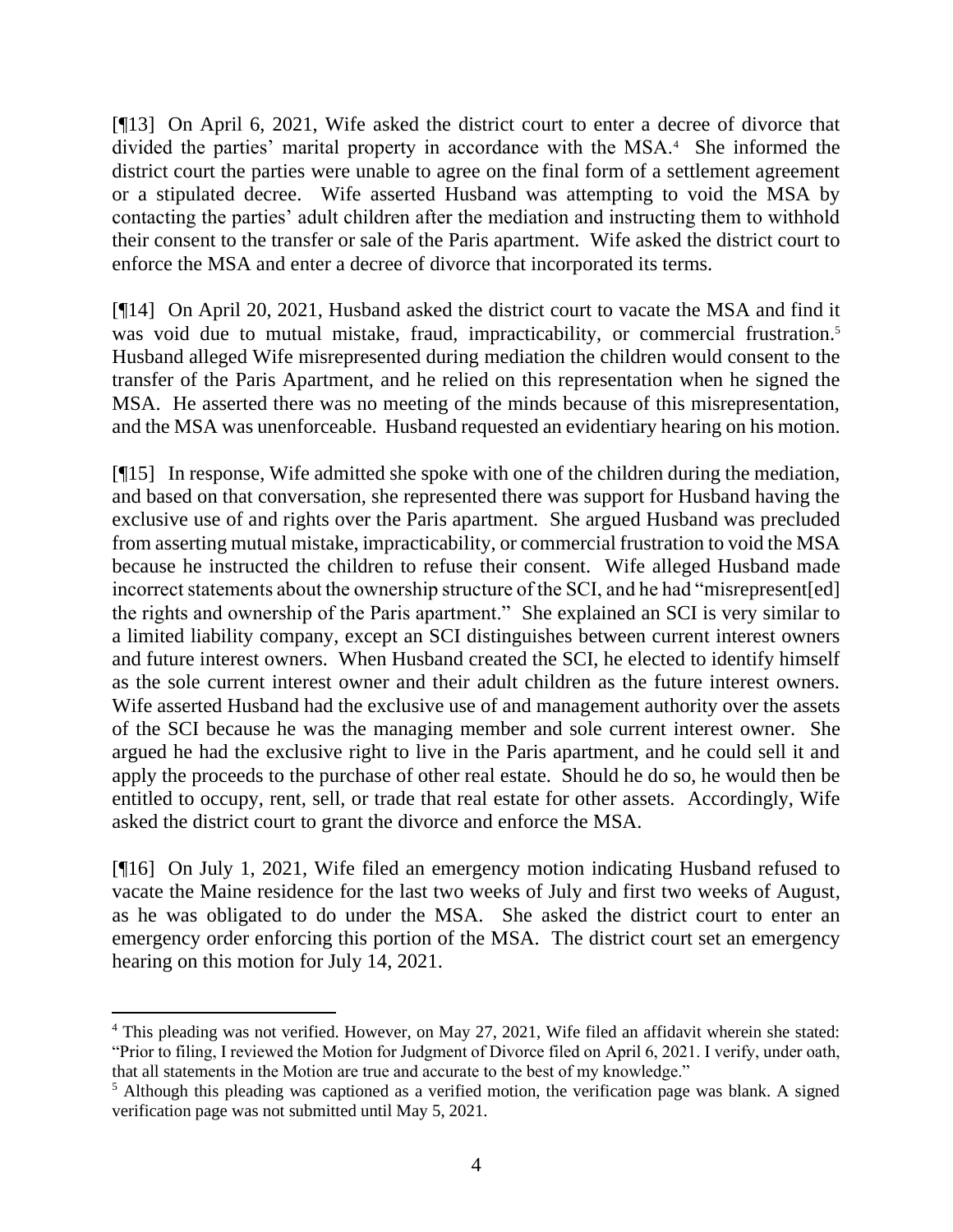[¶17] On July 13, 2021, Husband filed a motion for sanctions alleging Wife failed to disclose her interests in her family's trusts. He renewed his allegations about Wife's fraudulent misrepresentation concerning the children's consent. He argued Wife should be sanctioned for this conduct, and the MSA should be set aside. He again requested an evidentiary hearing.

[¶18] The district court held a hearing on the emergency motion to enforce the MSA on July 14, 2021.<sup>6</sup> The next day, the district court entered its *Order on Motions to Enforce*, *For Entry of Decree, and to Vacate Settlement*. That order indicated the district court ruled from the bench on the emergency motion. The district court found it had inherent authority to enforce settlement agreements, and it further found: "In this case, the parties did settle out of court, with legal advice. Their settlement is evidenced by the written Settlement Agreement, signed by both parties and their counsel." The district court determined Husband had ample notice of his obligation to vacate the Maine residence for the fourweek period, and he had not cited any legal basis for not enforcing this portion of the MSA either in his briefing or at the hearing. The district court granted the emergency motion and ordered Husband to vacate the Maine residence for the four-week period.

[¶19] The district court then addressed the motions to enforce or vacate the MSA without a hearing. It found "pursuant to W.R.C.P. 6 that no hearing [was] required on these two motions." The district court held:

> 18. Husband asserts, after signing the Settlement Agreement, that he learned later that if he sold the Paris apartment, he would face tax liabilities. He asserts this is a basis to set the Settlement Agreement aside, on the basis of no meeting of the minds, mutual mistake or fraud. He also asserts that due to the ownership structure for that apartment, the tax consequences would impact the parties' adult children and that the children did not consent to the sale. The parties also contest whether the sale of the Paris apartment is proper under French law and under the parties' French marriage contract. Husband asserts it is not. Wife asserts these issues were resolved in consultation with French legal counsel throughout the 2-1/2 day mediation. Each party nevertheless provides a lengthy legal memorandum from French counsel on this issue.

<sup>&</sup>lt;sup>6</sup> It appears this hearing was not reported because no transcript of this hearing appears in the record. The parties did not submit a statement of the evidence pursuant to W.R.A.P. 3.03. The only information regarding this hearing comes from the district court's order, which states: "Each party presented testimony at the July 14 hearing. The testimony was largely based in equity, i.e., whether it [was] fair to require Husband to move out for four weeks."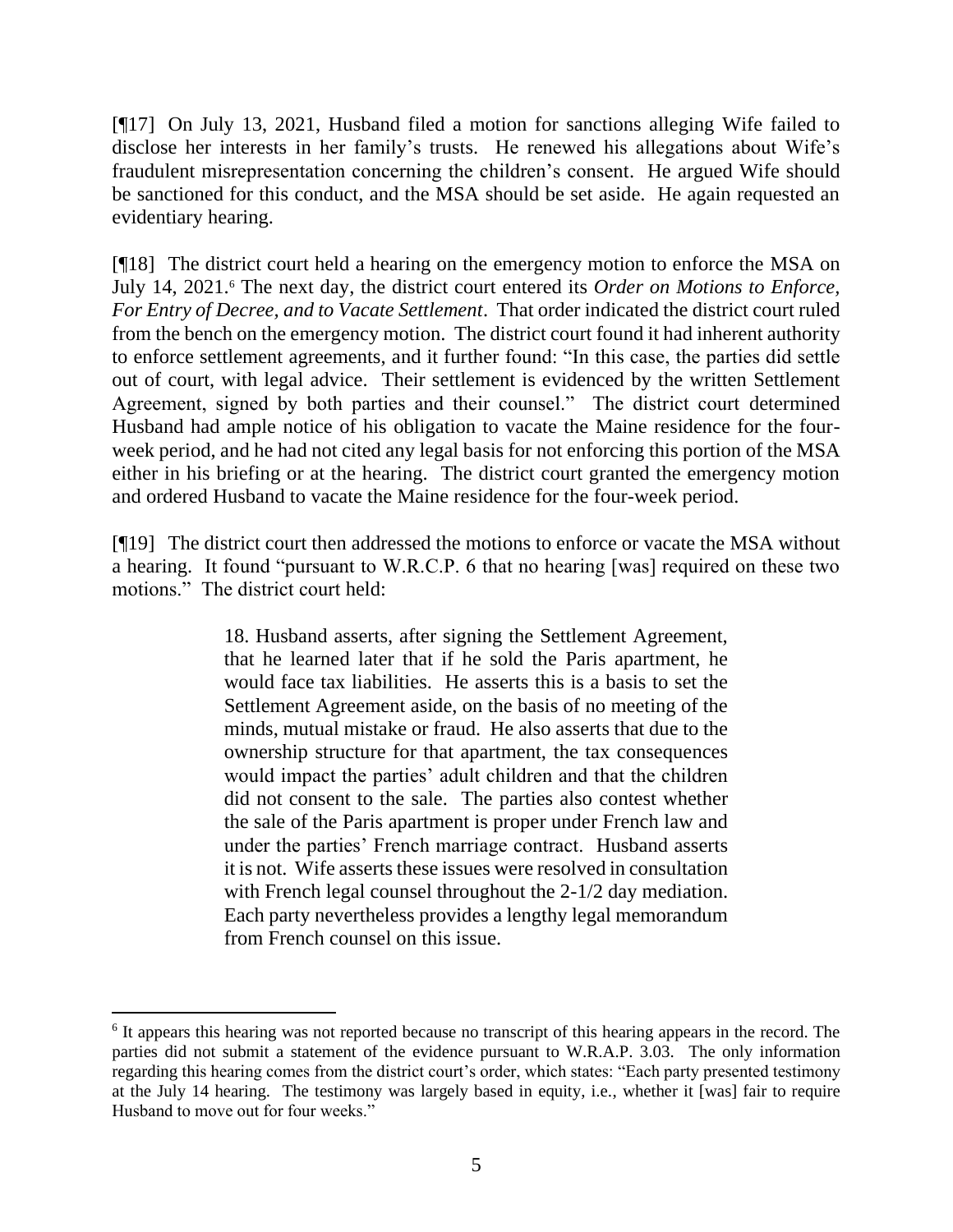19. As noted previously, the Settlement Agreement does not contemplate the sale of the Paris apartment. The legal memoranda and apparent dispute center around that potential sale. This is an issue outside the four corners of the contract, requiring parole [sic] evidence where no ambiguity exists within the contract.

20. The Court can appreciate the dispute between the parties but finds the procedural posture of the dispute is not ripe for review. The Court finds it appropriate to enter the Settlement Agreement without an adjudication of the lengthy and detailed allegations raised by the parties at this time.

21. The Court has reviewed the Settlement Agreement. It is not ambiguous. As an unambiguous contract, the Court is limited to the four-corners of that agreement. The agreement does not indicate or suggest a sale of the Paris apartment or that performance of the Agreement is contingent on that sale or any other event. According to the Agreement, the Paris apartment is Husband's and any tax liability for his property is his.

22. After reviewing the lengthy briefing and attachments for both motions, the Court finds and concludes that the decree should be entered, incorporating the Settlement Agreement. The motion to vacate should be denied. This conclusion is consistent with the strong policy in Wyoming to enforce settlement agreements. This principle is true in the family law context as it is in any other civil case.

23. "Spouses may define their obligations to one another in a written agreement." *Lipps v. Lloyd*, 967 P.2d 558, 560 (Wyo. 1998) (citing *David v. David*, 724 P.2d 1141, 1143 (Wyo. 1986)). "Property settlement agreements entered into by the parties prior to a divorce action are generally recognized and given force and effect in the decree." *Prentice v. Prentice*, 568 P.2d 883, 886 (Wyo. 1977); *Lipps*, 967 P.2d at 560-561 (courts favor property settlements); *Rinehart v. Rinehart*, 52 Wyo. 363, 75 P.2d 390, 391-392 (1938).

24. A property settlement agreement is regarded as a contract, even though it is adopted in the decree, and contract law principles apply. *Prentice*, 568 P.2d at 886 (citing *Ulrich v. Ulrich*, 366 P.2d 999, 1002 (Wyo. 1961)). Where the parties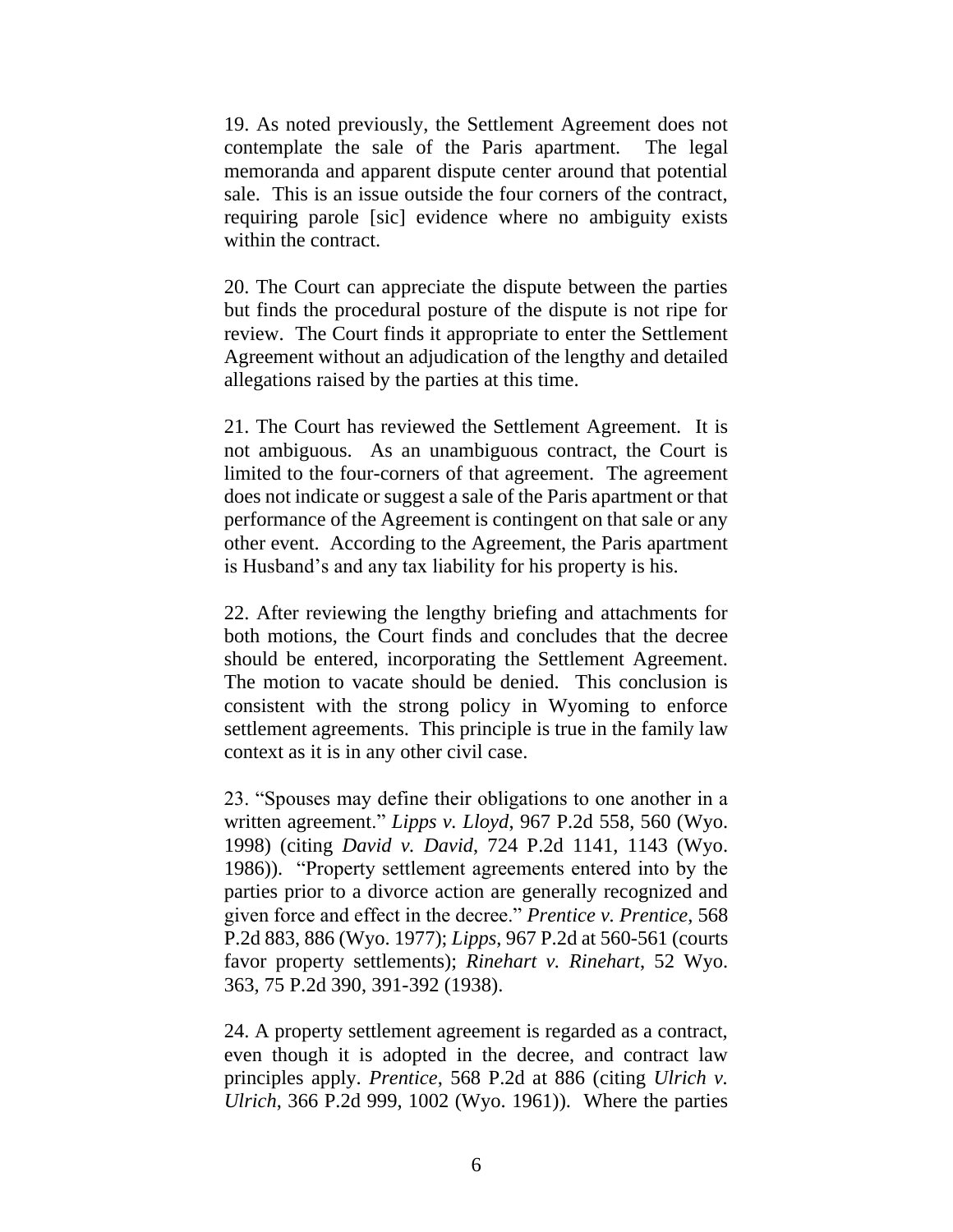have entered into a property settlement agreement, courts are to "enforce the plain language of the agreement even if an argument can be made that a particular provision of the agreement is not necessarily consistent with one of the parties' [sic] interests." *Asherman v. Asherman*, 2009 WY 141, ¶ 11, 221 P.3d 302, 305 (Wyo. 2009).

25. This conclusion is also consistent with Paragraph 10 of the parties' Settlement Agreement which provides, in sum, that the Agreement is self executing after thirty days. That thirty-day period expired.

The district court denied Husband's motion to vacate the MSA and stated a decree of divorce would be entered by a separate order. The district court found Husband's motion for sanctions was moot. The district court entered the *Decree of Divorce*, which incorporated the terms of the MSA. This appeal timely followed.

# **DISCUSSION**

# *I. Enforcement of the Mediated Settlement Agreement*

[¶20] The district court found the parties intended to and did enter into a binding settlement agreement when they executed the MSA. It found the MSA was unambiguous. Husband does not challenge these rulings on appeal. Instead, he asserts the district court abused its discretion by not holding an evidentiary hearing to determine whether the MSA was void due to mutual mistake, misrepresentation, fraud, or impossibility before deciding to enforce the MSA on its terms. He contends the district court's orders "should be reversed because the district court clearly failed to consider or misinterpreted the unassailable facts that the Paris Apartment cannot be transferred to [Husband]." If the MSA is not void, he asserts it should be set aside because it created an inequitable property division.

## **A. Deciding the Motion without a Hearing**

 $[$ [[21] Motions are governed in part by Rule 6(c)(4) of the Wyoming Rules of Civil Procedure, which states in relevant part: "A request for hearing may be served by the moving party or any party affected by the motion within 20 days after service of the motion. The court may, in its discretion, determine such motions without a hearing." This rule expressly gives the district court the discretion to decide a motion without a hearing. *See In re U.S. Currency Totaling \$7,209.00*, 2012 WY 75, ¶ 19, 278 P.3d 234, 239 (Wyo. 2012). "A district court enjoys considerable latitude in determining the procedural scheme it will follow in reaching its determinations, and we will not reverse such procedural decisions absent an abuse of discretion." *Simek v. Tate*, 2010 WY 65, ¶ 12, 231 P.3d 891,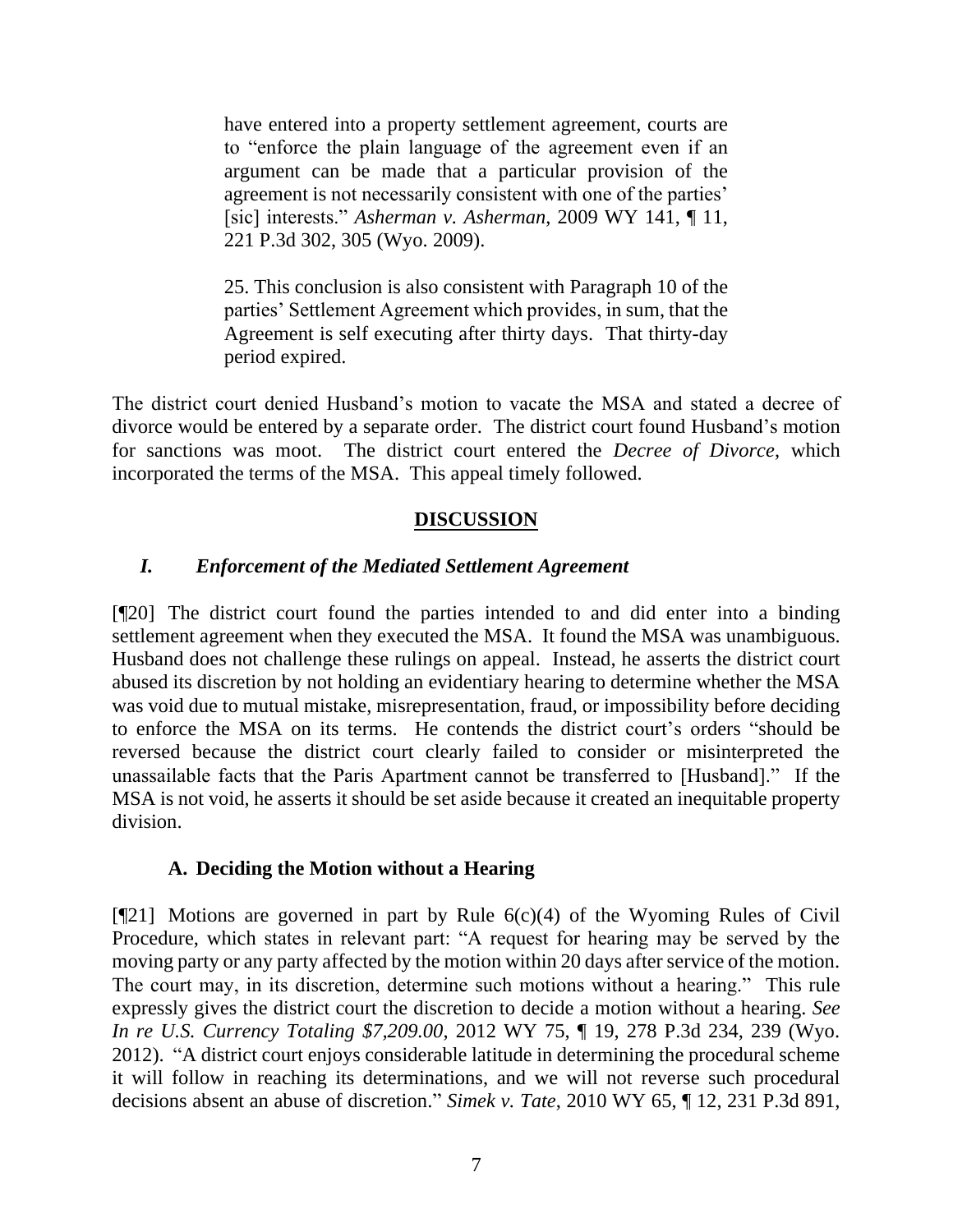896 (Wyo. 2010) (citing *Meyer v. Hatto*, 2008 WY 153, ¶ 11, 198 P.3d 552, 555 (Wyo. 2008)). "Judicial discretion is a composite of many things, among which are conclusions drawn from objective criteria; it means exercising sound judgment with regard to what is right under the circumstances and without doing so arbitrarily or capriciously." *Sears v. Sears,* 2021 WY 20, ¶ 13, 479 P.3d 767, 772 (Wyo. 2021) (quoting *Johnson v. Clifford*, 2018 WY 59, ¶ 8, 418 P.3d 819, 822 (Wyo. 2018)). When deciding if the district court abused its discretion, the ultimate issue is whether it "could reasonably conclude as it did." *Id.*

 $[$ [[22] Rule 7(b)(1)(B) of the Wyoming Rules of Civil Procedure requires motions to "state" with particularity the grounds for seeking the order." We have previously recognized a complaint should show the plaintiff is entitled to relief. *Tuttle v. Lee*, 2018 WY 104, ¶ 8, 425 P.3d 998, 1000 (Wyo. 2018) (stating a motion to dismiss will be sustained when the complaint shows on its face the plaintiff is not entitled to relief); *see also Harris v. Grizzle*, 599 P.2d 580, 583 (Wyo. 1979) (citing *Watts v. Holmes*, 386 P.2d 718, 719 (Wyo. 1963)). The same holds true for motions:

> Courts cannot grant a hearing in every motion filed, since those of a frivolous nature would impede the progress of those which are meritorious; thus, where the motion is clearly without substance and only another attempt to burden the court with frivolous contentions, a hearing is unnecessary and the motion should be denied. In addition, a court need conduct a hearing only when the allegations and moving papers are sufficiently definite, specific, nonconjectural, and detailed enough to conclude that a substantial claim is presented and that there are disputed issues of material fact which will affect the outcome of the motion.

61A Am. Jur. 2d *Pleading* § 337 (Feb. 2022) (footnotes omitted). If a motion does not show the movant is entitled to relief, a district court acts within its discretion by denying the motion without a hearing. *See generally Schneider v. State*, 2022 WY 31, *¶* 16, 505 P.3d 591, 595 (Wyo. 2022) (finding a court must hold a hearing on an application to remove an ignition interlock device if an applicant makes a prima facie showing of good cause); 49 C.J.S. Judgments § 458 ("The applicant is entitled to a hearing . . . if the material submitted by the applicant contains allegations of operative facts demonstrating that relief is warranted, and the facts sufficient to support granting relief are challenged by the opposing party.") (footnote omitted). We will therefore evaluate whether Husband's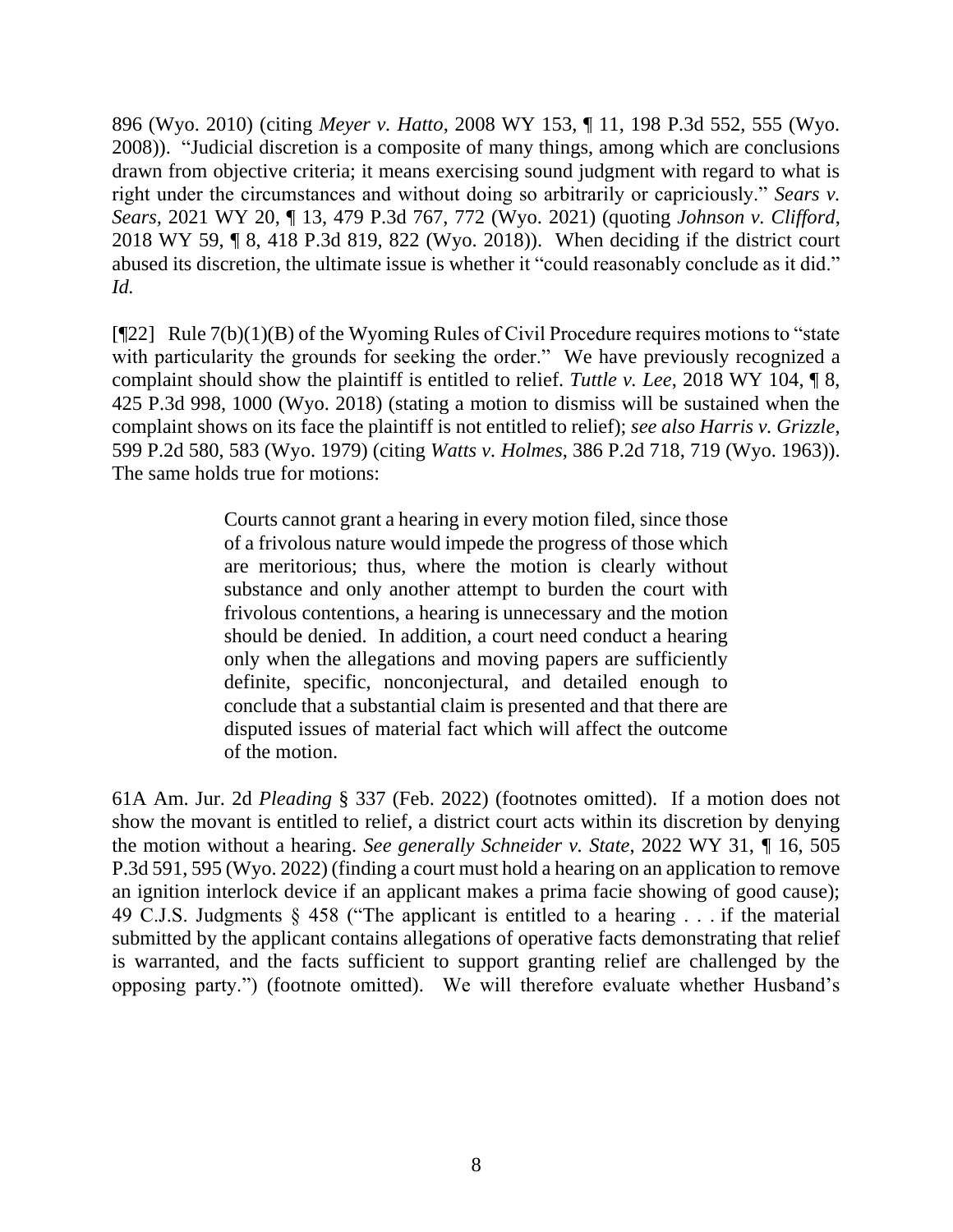motion<sup>7</sup> made a prima facie showing<sup>8</sup> that he was entitled to relief, requiring the district court to hold a hearing to receive additional evidence.

# *1. Mutual Mistake*

[¶23] We will initially address Husband's argument the MSA is void due to mutual mistake*.* If we determine a mutual mistake exists, we may reform or cancel a contract. *Hansen v. Little Bear Inn Co.*, 9 P.3d 960, 964 (Wyo. 2000) (citing *Mathis v. Wendling*, 962 P.2d 160, 164 (Wyo. 1998)). Husband asserts the parties were mutually mistaken about whether their adult children would consent to the transfer of the Paris apartment. In the alternative, he argues the parties were mutually mistaken in their belief "the Paris apartment could be divided and transferred to [Husband] as his sole and separate property." He contends the district court should have considered additional evidence before it enforced the MSA "by its terms alone."

[¶24] While parol evidence is usually inadmissible when a contract is unambiguous, we make exceptions in the case of mutual mistake.<sup>9</sup> *Mathis v. Wendling*, 962 P.2d 160, 164 (Wyo. 1998). "A contract is voidable on grounds of mutual mistake when both parties independently make a mistake at the time the contract is made as to a basic assumption of the contract, unless the party seeking avoidance bears the risk of the mistake." *Kendrick v. Barker*, 2001 WY 2, ¶ 19, 15 P.3d 734, 740 (Wyo. 2001) (citing Restatement (Second) of Contracts § 152 (1981)).

> The mistake, however, must have been a mutual one. There must have been a meeting of the minds and a contract actually entered into, but, by reason of the mistake, the instrument as written does not express what was really intended by the

<sup>7</sup> Husband attached several documents to his motion. These attachments consisted primarily of emails and other documents containing hearsay that would not be admissible evidence under the Wyoming Rules of Evidence. *See Heimer v. Heimer*, 2021 WY 97, ¶¶ 21–25, 494 P.3d 472, 479–80 (Wyo. 2021). Although Husband verified his pleading and swore the statements in his motion were true and correct to the best of his knowledge, this does not transform the hearsay statements in these documents into admissible evidence. Husband could have attached affidavits from the adult children or other witnesses to his motion, but he did not. Wife's motion and response to Husband's motion suffer from the same deficiency. We will therefore only consider the sworn statements in the motions, and we will not consider the hearsay statements contained in the attachments.

<sup>&</sup>lt;sup>8</sup> "Prima facie means '[s]uch evidence as is sufficient to establish a given fact, or the group or chain of facts and which if not rebutted or contradicted, will remain sufficient.'" *Schneider v. State*, 2022 WY 31, ¶ 15 n. 2, 505 P.3d at 595 n. 2 (Wyo. 2022) (quoting *Wyo. Bd of Land Comm'rs v. Antelope Coal Co*., 2008 WY 60, ¶ 12, 185 P.3d 666, 669 (Wyo. 2008)).

<sup>&</sup>lt;sup>9</sup> While the district court incorrectly concluded it could not consider parol evidence when determining the motions to enforce or vacate the MSA, [R. Vol. 3 at 677] we are free to affirm a district court's ruling on any basis appearing in the record. *Prancing Antelope I, LLC v. Saratoga Inn Overlook Homeowners Ass'n, Inc.*, 2021 WY 3, ¶ 41, 478 P.3d 1171, 1182 (Wyo. 2021) (quoting *Black Diamond Energy of Delaware, Inc. v. Wyo. Oil & Gas Comm'n*, 2020 WY 45, ¶ 45, 460 P.3d 740, 753 (Wyo. 2020)).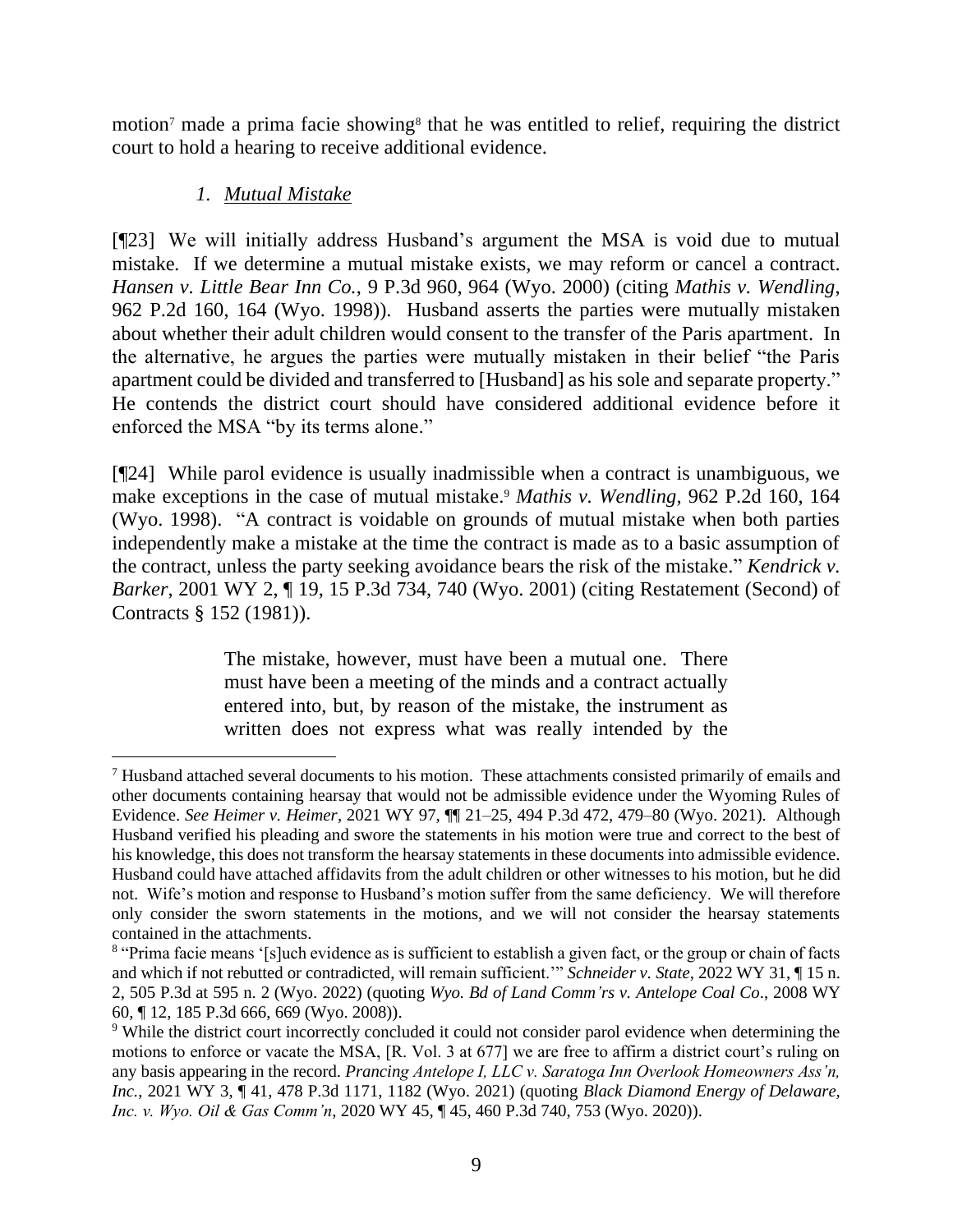parties. Both the mistake and its mutuality must be established by evidence that is clear and satisfactory.

*Cordova v. Gosar*, 719 P.2d 625, 641 (Wyo. 1986) (quoting *Russel v. Curran*, 206 P.2d 1159, 1166–67 (Wyo. 1949). The party claiming the mistake must also establish by clear and convincing evidence the mistake did not result from his own negligence. *Hansen,* 9 P.3d at 964 (quoting *Patel v. Harless*, 926 P.2d 963, 966 (Wyo. 1996)).

[¶25] Mistake means "a belief that is not in accord with the facts." *Hansen*, 9 P.3d at 964 (quoting Section 151 of the Restatement (Second) of Contracts (1981)). The word "mistake" is not used "to refer to an improvident act, including the making of a contract, that is the result of such an erroneous belief." *Id.* (quoting Restatement (Second) of Contracts, § 151 cmt. a (1981)). Furthermore, the erroneous belief must "relate to the facts as they exist at the time of the making of the contract," and a "party's prediction or judgment as to events to occur in the future, even if erroneous," does not constitute a "mistake." *Id.* (quoting Restatement (Second) of Contracts, § 151 cmt. a).

[¶26] We discussed the definition of "mistake" in *Hansen*. In that case, Mr. Hansen and Mr. Boling purchased stock in the Little Bear Inn. 9 P.3d at 962. They subsequently agreed Mr. Boling would purchase Mr. Hansen's stock. *Id.* As part of their agreement, Mr. Boling was required to secure his purchase obligation by obtaining a life insurance policy with a premium of less than \$150.00. *Id.* at 962–63. However, after the contract was signed, Mr. Boling learned he was uninsurable at any price. *Id.* at 963. Mr. Hansen then sought recission of the contract on the grounds of mutual mistake. *Id.* The district court found Mr. Hansen failed to carry his burden of showing mutual mistake. *Id.* We agreed and found although neither party believed Mr. Boling would be uninsurable before entering into the contract, "the failure to adequately predict this result [was] not a mistake of the parties, but merely poor prognostication." *Id.* at 965.

[¶27] Applying this precedent to the facts of this case, Husband cannot use a claimed mistake about the children's future consent to the transfer or sale of the Paris apartment to invalidate the MSA. Even if the parties were mutually mistaken about whether the children would consent to the transfer or sale of the Paris apartment, this was an erroneous prediction about a future event. It is not the type of mistake that would allow the district court to invalidate the MSA under the doctrine of mutual mistake.

[¶28] A party cannot assert the doctrine of mutual mistake if he "bears the risk of the mistake." *Kendrick*, ¶ 19, 15 P.3d at 740 (citing Restatement (Second) of Contracts § 152 (1981)). A party bears the risk of the mistake when "he is aware, at the time the contract is made, that he has only limited knowledge with respect to the facts to which the mistake relates but treats his limited knowledge as sufficient." *Id.* (quoting Restatement (Second) of Contracts § 154(b) (1981)). In such a situation, there has been no mistake, but instead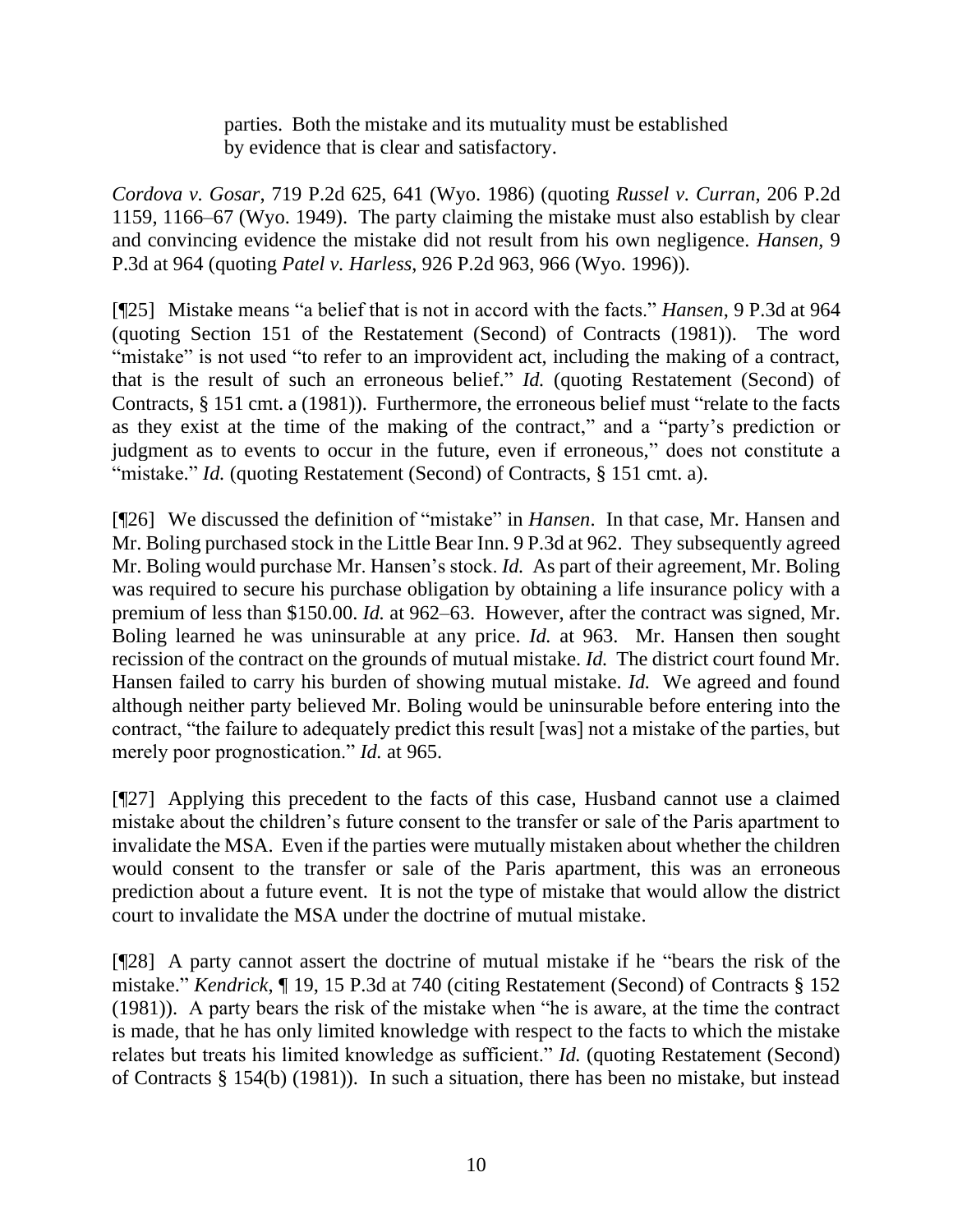"conscious ignorance of the future." *Id.* (citing Restatement (Second) of Contracts § 154, cmt. c (1981)).

[¶29] This rule applies to a party's knowledge about the ownership of a piece of real property. *Anderson v. Sanchez*, 373 P.3d 860 (Nev. 2016). In *Anderson*, the parties had signed a memorandum of understanding ("MOU") which awarded a piece of property to the husband in exchange for a cash payment to the wife. *Id.* at 862. After signing the MOU, the husband attempted to withdraw from the agreement because his sister had an interest in the property based on an oral contract that had been entered into several years earlier. *Id.* The district court denied husband's motion to set aside the MOU and entered a divorce decree that incorporated the terms of the MOU. *Id.* The Nevada Supreme Court affirmed, finding the husband bore the risk of the mistake. *Id.* at 863. It found:

> If [husband] did not have sufficient knowledge of the legal consequences of any oral agreement with [his sister], he was aware of the facts underlying his claim that the Wilson property was the subject of an equitable trust and therefore not appropriate for distribution under the MOU, and he could have pursued the issue further rather than agreeing to settlement. *See* Restatement (Second) of Contracts § 154(c) (indicating that the court may allocate the risk of mistake to a party when it is reasonable under the circumstances); *cf. Janusz v. Gilliam*, 404 Md. 524, 947 A.2d 560, 567 (2008) (holding that a mutual mistake of law was not grounds to rescind a property settlement agreement particularly where both parties were represented by counsel during the negotiations and were on equal footing to know or learn of the relevant law). Thus, [husband] bore the risk of mistake when he entered into the MOU despite being aware of his limited knowledge.

*Id.*

[¶30] Consistent with the holding in *Anderson*, Husband cannot assert there was a mutual mistake about the transferability of the Paris apartment. Husband was keenly aware the Paris apartment was owned by the SCI. He unilaterally placed the ownership of the apartment into the SCI, even though it was purchased with joint funds. Before and during the mediation, Husband had the opportunity to confer with his French attorney about the transferability of the apartment under French law. He likewise had the opportunity to confer with the parties' children about whether they would consent to such a transfer. Husband treated his limited knowledge about the transferability of the Paris apartment and the children's consent as sufficient and signed the MSA. Husband bore the risk of any mistake about the transferability of this asset and has not shown the mistake did not result from his own negligence. We conclude Husband's motion did not make a prima facie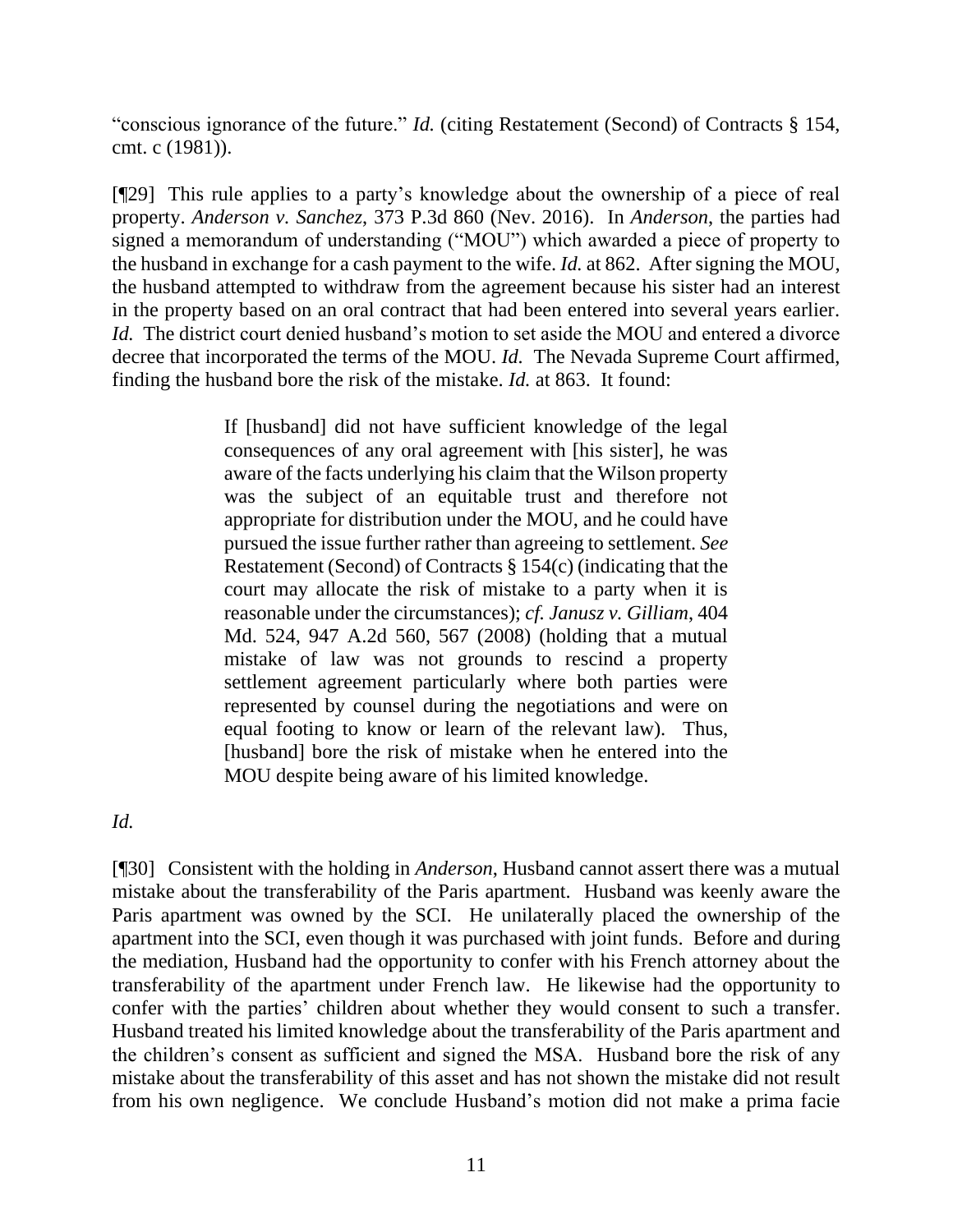showing he was entitled to invoke the doctrine of mutual mistake to invalidate the MSA.

# *2. Fraud*

[¶31] In Wyoming, we recognize fraud will vitiate a contract. *Snyder v. Lovercheck*, 992 P.2d 1079, 1089 (Wyo. 1999). Husband alleged Wife committed fraud when she "affirmatively represented to [him] (through the mediator) that the adult children, who are the owners of the SCI which owns the Paris apartment, would consent to the transfer." He asserted "[t]he issue of consent was misrepresented by [Wife], and thus was fraudulent." He also claimed he reasonably relied on Wife's "misrepresentation" when he signed the MSA.

[¶32] In a pleading or a motion, fraud must be alleged with "particularity." *See* W.R.C.P. 7(b)(1)(B); W.R.C.P. 9(b); *Mantle v. North Star Energy & Constr. LLC*, 2019 WY 29, ¶ 81, 437 P.3d 758, 786–87 (Wyo. 2019); *Bender v. Phillips*, 8 P.3d 1074, 1078 (Wyo. 2000); *Girard Trust Bank v. Martin*, 557 F.2d 386, 389–90 (3d Cir. 1977). To prevail on a fraud claim, a party must prove by clear and convincing evidence: (1) the defendant made a false representation intended to induce the plaintiff to act; (2) the plaintiff reasonably believed the representation was true; and (3) the plaintiff relied on the false representation and suffered damages as a result. *[Action Snowmobile & RV, Inc. v. Most Wanted](http://www.westlaw.com/Link/Document/FullText?findType=Y&serNum=2045189229&pubNum=0004645&originatingDoc=Iae9cf0c0452811e9bc469b767245e66a&refType=RP&fi=co_pp_sp_4645_321&originationContext=document&vr=3.0&rs=cblt1.0&transitionType=DocumentItem&contextData=(sc.UserEnteredCitation)#co_pp_sp_4645_321)  Performance, LLC*[, 2018 WY 89, ¶ 9, 423 P.3d 317, 321 \(Wyo. 2018\).](http://www.westlaw.com/Link/Document/FullText?findType=Y&serNum=2045189229&pubNum=0004645&originatingDoc=Iae9cf0c0452811e9bc469b767245e66a&refType=RP&fi=co_pp_sp_4645_321&originationContext=document&vr=3.0&rs=cblt1.0&transitionType=DocumentItem&contextData=(sc.UserEnteredCitation)#co_pp_sp_4645_321) In addition, the party claiming fraud "must show that the misrepresentation was made intentionally, with knowledge of its falsity, or that the maker of the misrepresentation was at least aware that he did not have a basis for making the statement." *Excel Const., Inc. v. HMK Eng'g, Inc.*, 2010 WY 34, ¶ 33, 228 P.3d 40, 48–49 (citing *Birt v. Wells Fargo Home Mortg., Inc.*, 2003 Wy 102, ¶ 42, 75 P.3d 640, 656 (Wyo. 2003); Restatement (Second) of Torts § 526 (1977)). Fraud is never presumed. *Mantle*, 2019 WY 29, ¶ 81, 437 P.3d at 787 (citing *Bitker v. First Nat'l Bank in Evanston*, 2004 WY 114, ¶ 12, 98 P.3d 853, 856 (Wyo. 2004)).

[¶33] In this case, Husband alleged Wife's statement about the children's consent was a fraudulent misrepresentation. However, he never actually alleged Wife's statement was false at the time it was made, or she did not have a basis for making the statement. Instead, he alleged he learned sometime after the mediation the children would not consent to the transfer. Because Husband failed to allege the essential elements of fraud, his motion did not make a prima facie showing he was entitled to relief on that ground.

# *3. Impracticability or Impossibility*

[¶34] In the proceedings below, Husband asserted the MSA was impossible to perform, and thereby asserted the doctrine of impracticability rendered the MSA void. A party to a contract may invoke the rule of impracticability to excuse his performance "when supervening circumstances render performance of one of the conditions of the contract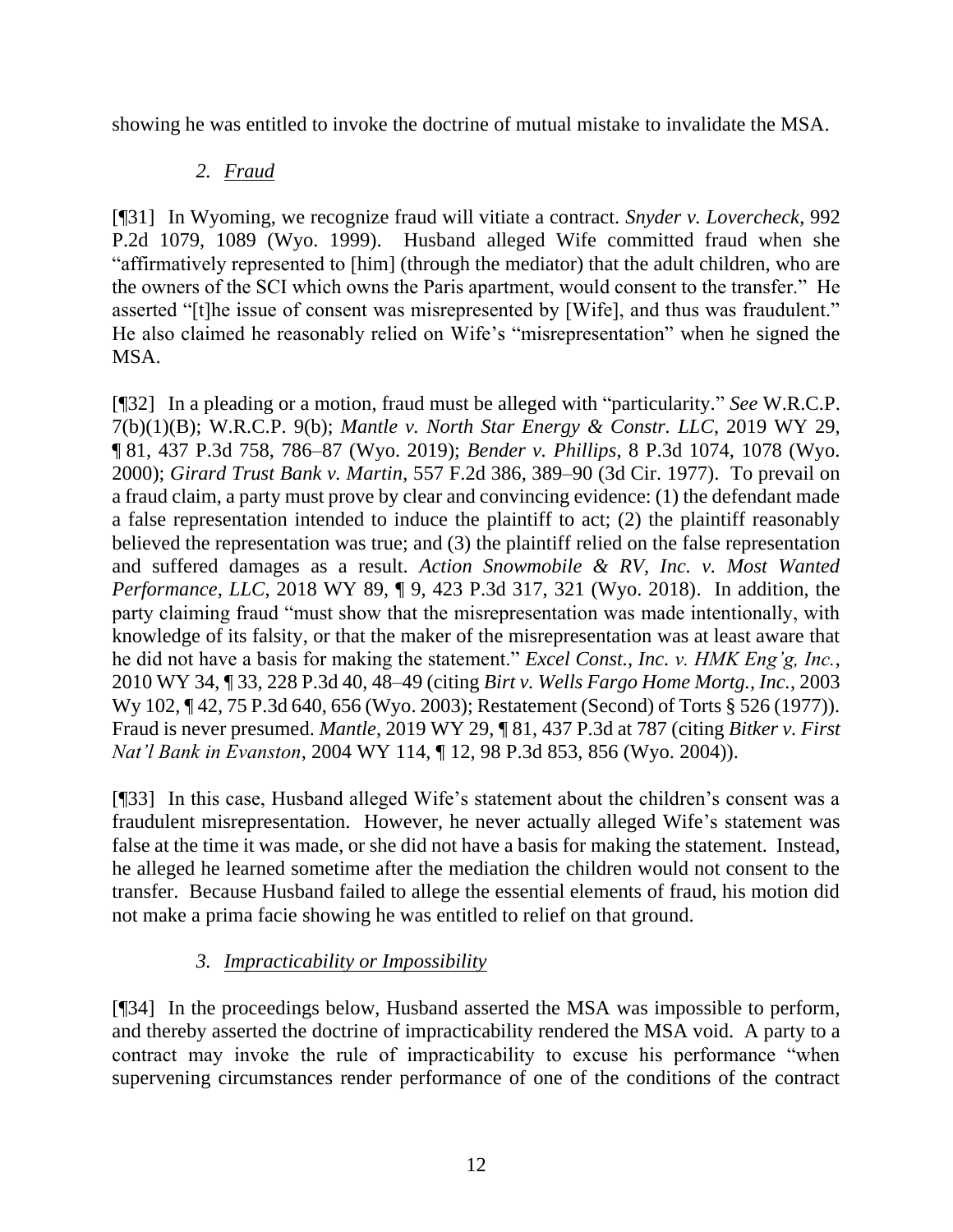impracticable." *Star Valley Ranch Ass'n v. Daley*, 2014 WY 116, ¶ 26, 334 P.3d 1207, 1213 (Wyo. 2014) (quoting *Mortenson v. Scheer*, 957 P.2d 1302, 1306 (Wyo. 1998)).

> Where, after a contract is made, a party's performance is made impracticable without his fault by the occurrence of an event the non-occurrence of which was a basic assumption on which the contract was made, his duty to render that performance is discharged, unless the language or the circumstances indicate the contrary.

*Mortenson*, 957 P.2d at 1306 (emphasis omitted) (quoting Restatement (Second) of Contracts, § 261 (1979)). We have said "[i]mpracticability of performance is a strict standard that can only be invoked when the circumstances truly dictate the impracticability." *Mortenson*, 957 P.2d at 1306 (citing *Barrett v. Ballard*, 662 P.2d 180, 184 (Mont. 1980)). The doctrine cannot be invoked "when, under the contract, one party assumes the risk that fulfillment of a condition precedent will be prevented. The obligor is expected to provide in the contract for contingencies that are foreseeable." *Mortenson*, 957 P.2d at 1306 (internal citations omitted).

[¶35] Husband knew about the ownership structure of the Paris apartment, and he had the opportunity to consult with French counsel about the feasibility of transferring the apartment from the SCI to himself. The words "sole and separate property" do not appear in the MSA. Rather the document merely states Husband "shall receive" the Paris apartment. We "will not write terms into a contract under the guise of contract interpretation." *Schell v. Scallon*, 2019 WY 11, 433 P.3d 879, 885 (Wyo. 2019) (citing *Gumpel v. Copperleaf Homeowners Ass'n, Inc.*, 2017 WY 46, ¶ 42, 393 P.3d 1279, 1293– 94 (Wyo. 2017).

[¶36] The district court found the MSA did not indicate or even suggest the performance of the agreement is contingent on any other event. There is nothing in the MSA to suggest the children's consent was a basic assumption on which the contract was made. The parties could have made the children's consent a prerequisite for their performance, but they did not. Therefore, Husband's motion failed to make a prima facia showing he was entitled to relief under the doctrine of impracticability. It is not impossible or impracticable for Husband to "receive" the Paris apartment, even without the children's consent. By signing the MSA, Wife disclaimed any interest she might have in the apartment. Husband will "receive" the Paris apartment, subject to the ownership structure he chose to create. The MSA can be performed as written, and Husband cannot use the doctrine of impossibility to void the agreement.

[¶37] Husband's motion failed to make a prima facie showing he was entitled to relief on the grounds of mutual mistake, fraud, impracticability, or impossibility. The district court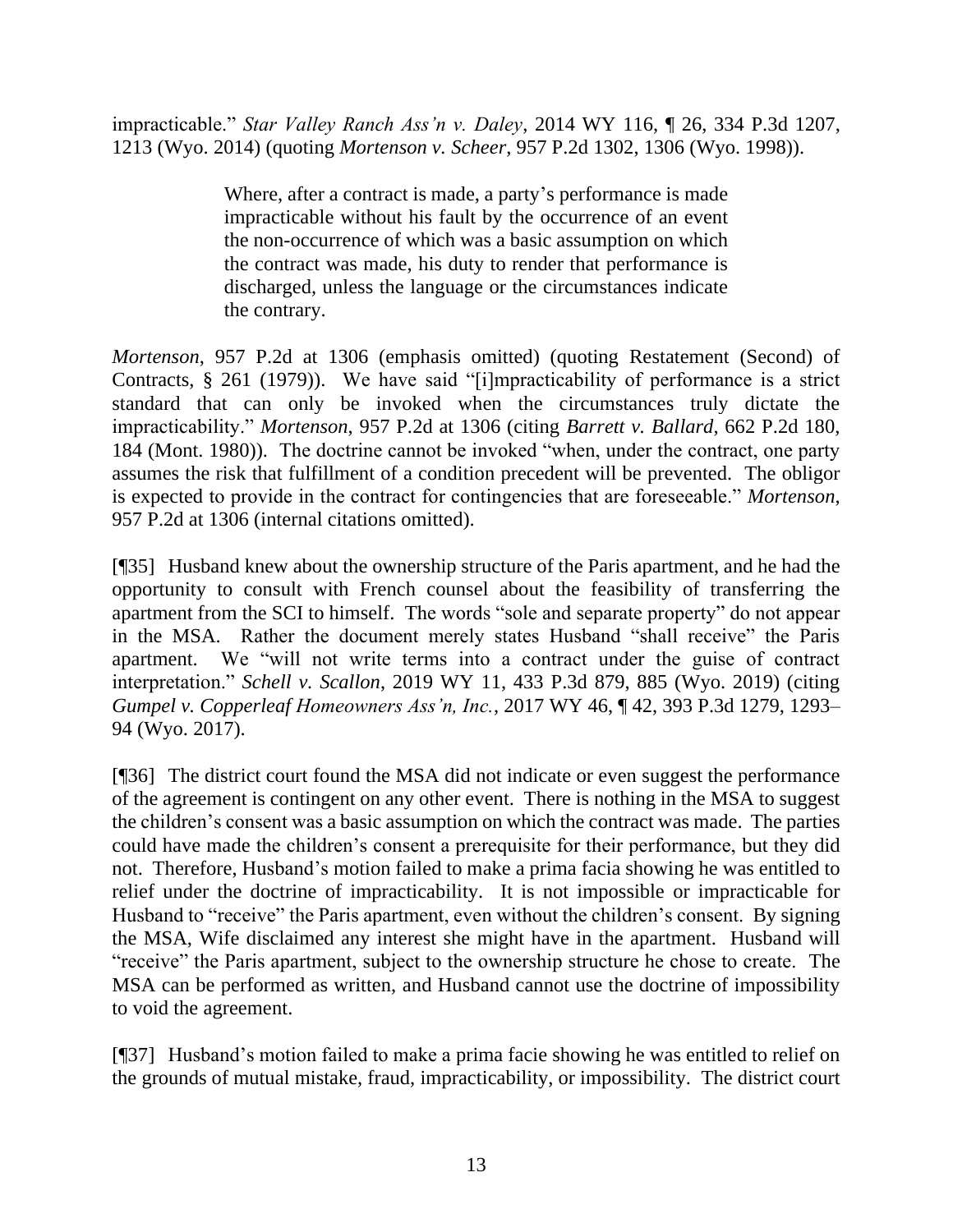did not abuse its discretion when it denied Husband's motion to vacate the MSA without a hearing.

# **B. Inequitable Property Distribution**

[¶38] Husband asserts the Paris apartment must be transferred to him as his sole and separate property, or the property division in the MSA would be inequitable and must be set aside. We have stated:

> [E]ven though property settlements are favored by the courts and are generally recognized in Wyoming, the parties cannot oust a court's statutory duty to "make such disposition of the property of the parties as appears just and equitable" by entering into a property settlement agreement which the judge cannot in good conscience approve and adopt when granting a divorce.

*David v. David*, 724 P.2d 1141, 1143 (Wyo. 1986) (citing *Leighton v. Leighton*, 261 N.W.2d 457 (Wis. 1978); 24 Am. Jur. 2d Divorce and Separation § [528]). However, a property settlement incorporated into a decree will not be set aside unless the distribution would shock the conscience of the court, and it appears to be so unfair and inequitable that reasonable persons could not abide it. *Long v. Long*, 2018 WY 26, ¶ 22, 413 P.3d 117, 125 (Wyo. 2018) (citing *Kummerfeld v. Kummerfeld*, 2013 WY 112, ¶ 7, 309 P.3d 822, 824 (Wyo. 2013). "The question cannot be, What would we have done as trial judges? but must be and is, Did the trial judge act so outrageously in his property settlement decision as to constitute an abuse of discretion?" *Paul v. Paul*, 616 P.2d 707, 714 (Wyo. 1980).

[¶39] The property division in the MSA does not shock the conscience. Husband will receive the Paris apartment, subject to the alienability restrictions of the SCI, which has substantial value. He will also receive a substantial cash equalization payment, valuable cars, paintings, and a wine collection. We cannot say this division is so unfair and inequitable that reasonable persons could not abide it. *Long,* ¶22, 413 P.3d at 125. The district court did not err by enforcing the MSA and incorporating its terms into a decree.

# *II. Denial of the Motion for Sanctions*

[¶40] Husband contends the district court erred when it denied his motion for sanctions on the basis that it was moot. Husband filed his motion under Rule 37 of the Wyoming Rules of Civil Procedure. As grounds for the motion, Husband renewed his allegations Wife failed to disclose her interests in some of her family's trusts. The district court determined the motion was moot because the parties entered into a binding settlement agreement that resolved all outstanding issues.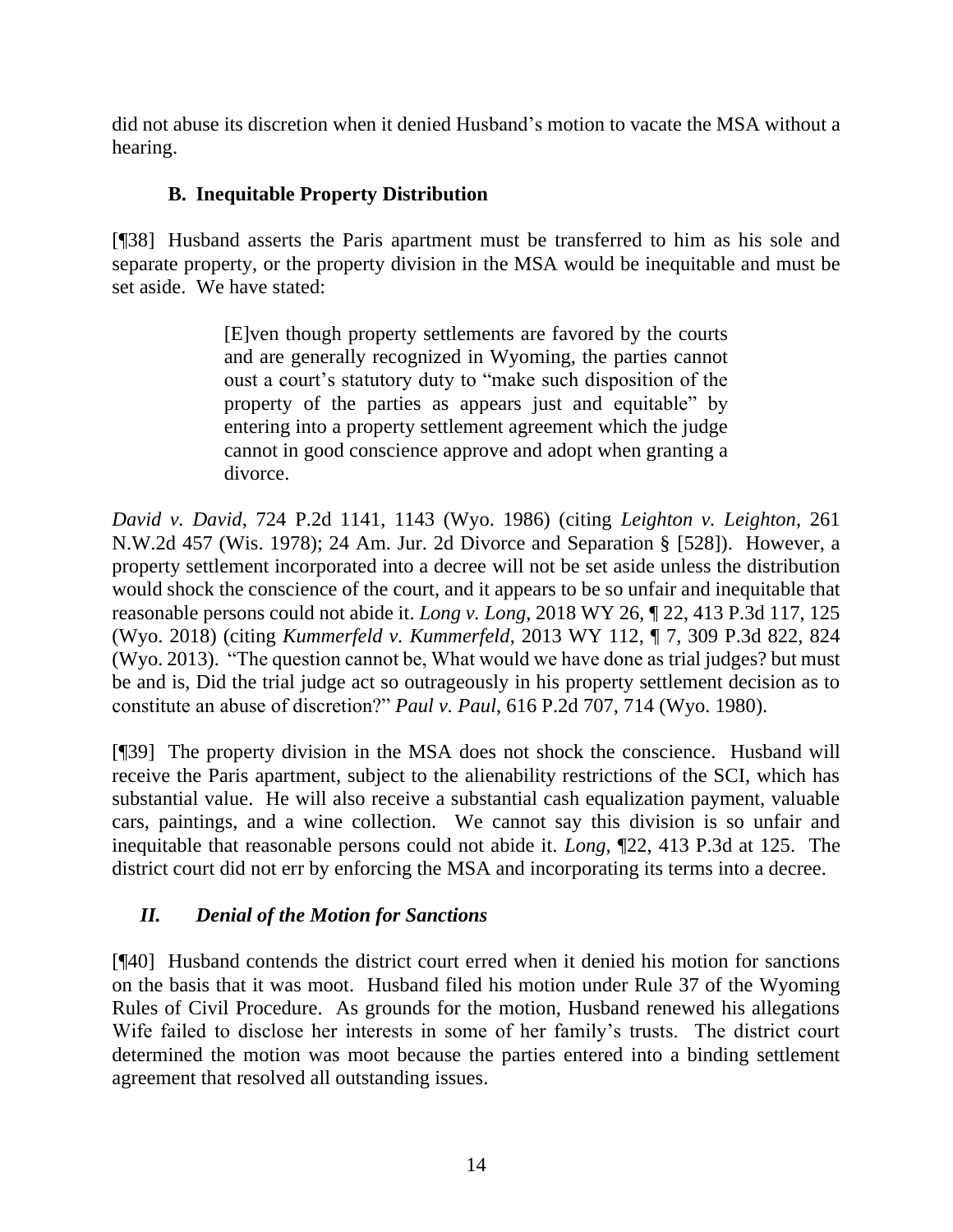[¶41] We review a district court's rulings on discovery issues, including the issuance or non-issuance of sanctions, for an abuse of discretion. *Herrick v. Jackson Hole Airport Bd.*, 2019 WY 118, ¶ 11, 452 P.3d 1276, 1280 (Wyo. 2019). The question is whether the district court could have reasonably concluded as it did. *Sears,* ¶ 13, 479 P.3d at 772 (quoting *Johnson,* ¶ 8, 418 P.3d at 822).

[¶42] "[T]he central question in a mootness case is 'whether decision of a once living dispute continues to be justified by a sufficient prospect that the decision will have an impact on the parties. [13B Charles Alan] Wright [et al., Federal Practice & Procedure: Jurisdiction] § 3533 [(3d ed 2008)].'" *In re SNK*, 2003 WY 141, ¶ 17, 78 P.3d 1032, 1037 (Wyo. 2003) (quoting *Sw. Pub. Serv. Co. v. Thunder Basin Coal Co.*, 978 P.2d 1138, 1142– 43 (Wyo. 1999)). The doctrine of mootness recognizes courts "do not wish to make law, nor to waste their limited resources, simply to satisfy a litigant's curiosity or a naked desire for vindication." Wright et al., supra § 3533. Mootness questions, like other questions arising from settlement agreements, should be answered according to the intent of the parties. *Reiman*, 838 P.2d at 1187–88 (Wright et al., supra, § 3533.2).

[¶43] The parties intended the MSA to be a full, final, and binding settlement agreement that would resolve "all outstanding issues" in the divorce action. The MSA provided it could "be used by either party to facilitate final resolution of the case including a request to incorporate the terms of this Agreement in a final Judgment and Decree of Divorce." The parties intended to resolve all their issues and avoid further litigation when they signed the MSA. Because the district court found the MSA was valid and enforceable, there was no reason to allow additional discovery, strike pleadings, enter default, preclude the introduction of certain evidence at trial, dismiss the case, or impose any of the other sanctions listed in W.R.C.P. 37. The district court did not abuse its discretion when it determined the motion for sanctions was moot.

[¶44] The second half of Husband's motion for sanctions referenced Rule 60 of the Wyoming Rules of Civil Procedure and asked the district court to set aside the MSA on the grounds of fraud. He again alleged Wife committed fraud by misrepresenting material information about the children's consent during the mediation. This motion suffered from the same deficiency as his motion to vacate the MSA. It did not allege Wife made the statement "intentionally, with knowledge of its falsity," or she "was at least aware that [s]he did not have a basis for making the statement." *Excel Const.,* ¶ 33, 228 P.3d at 48– 49. Husband did not allege fraud with particularity, and the district court did not abuse its discretion when it denied the motion.

# *III. Forum Non Conveniens*

[¶45] As a final argument, Husband argues the district court abused its discretion when it